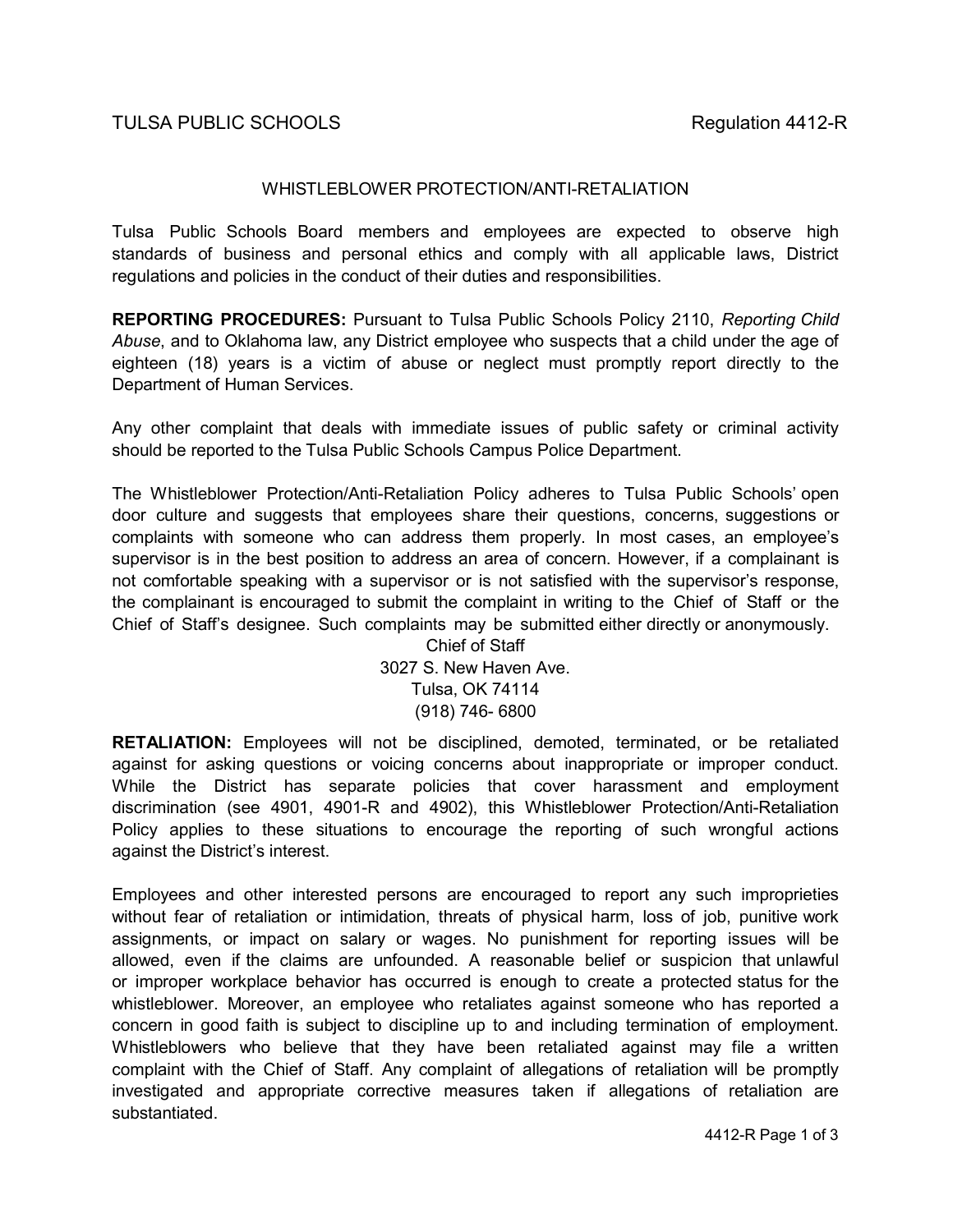**CONFIDENTIALITY:** To assure the reporting of any activity that threatens the efficient administration of District, reports that disclose improper governmental activities shall be handled with sensitivity, discretion and confidentiality to the extent allowed by the circumstances and the law.<sup>1</sup> Generally this means that whistleblower concerns will only be shared with those who have a need to know in order to conduct an effective investigation. This protection from retaliation does not prohibit managers or supervisors from taking action, including disciplinary action, in the usual scope of their duties and based on valid performance-related factors.

An employee whose conduct may be the subject of the complaint of retaliation, reprisal, interference, threats, coercion or intimidation shall be given all due process rights in any disciplinary action that may result, pursuant to existing and applicable School District personnel policies and collective bargaining agreements and relevant procedures established by the Board policy, state and federal laws.

Whistleblowers must be cautious to avoid baseless allegations, which are allegations made with reckless disregard for their truth or falsity. People making such allegations may be subject to disciplinary action by the District, and/or legal claims by individuals accused of such conduct.

# **Reporting Responsibility**

Each employee of the District has an obligation to report, in accordance with the Whistleblower Policy, (a) questionable or improper accounting, financial, or auditing matters, and (b) violations and suspected violations of the District's policies or any unlawful or improper workplace conduct.

# **Reporting Concerns**

*Employees* should first discuss their concerns with their Department Head. In addition, if the individual is uncomfortable speaking with the Department Head or the Department Head is a subject of the complaint; the individual should report his/her Concern directly to the Department Head's supervisor. In addition if the individual is uncomfortable speaking with the Department Head's supervisor or the Department Head's supervisor is a subject of concern; the individual should report his/her concern directly to the Chief of Staff or the Chief of Staff's designee.

If the concern was reported orally to the Department Head, the reporting individual, with the assistance of the Department Head, shall put the concern in writing. The Department Head is required to promptly report the concern to his or her immediate supervisor, who has specific responsibility to preliminarily investigate all concerns. If the concern, for any reason, is not promptly forwarded to the Chief of Staff or the Chief of Staff's designee, the reporting individual should directly report the Chief of Staff or the Chief of Staff's designee.

Concerns may also be submitted anonymously. Such anonymous Concerns should be in writing and sent directly to the Chief of Staff or the Chief of Staff's designee.

*Supervisors and Department Heads* should submit concerns in writing directly to the Chief of Staff or the Chief of Staff's designee.